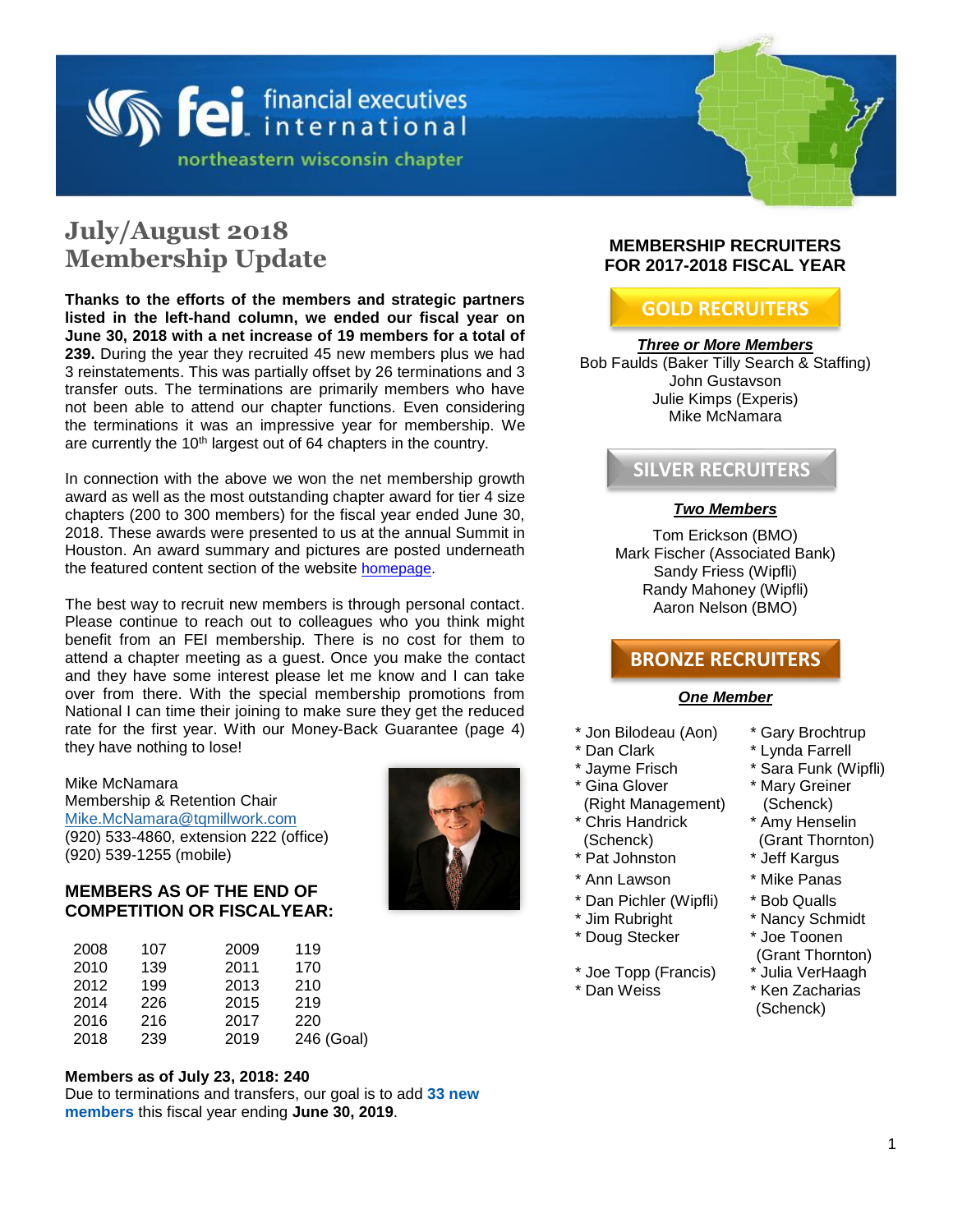# **Please Welcome Our Fifteen New Chapter Members!**

#### **BRAD ARCHAMBEAU, CPA**

Assistant Controller Briess Industries, Inc. Chilton Recruiters: Randy Mahoney (Wipfli) & Gary Brochtrup



#### **KEVIN BAEHLER, CPA**

CFO School Specialty, Inc. **Greenville** Recruiter: Julie Kimps (Experis)

## **IMAGE NOT AVAILABLE**

#### **ANDREW BIES, CPA**

**Controller** Encapsys, LLC Appleton Recruiter: Sandy Friess (Wipfli)



**JESSIE BILDINGS** Finance/Office Manager SRC Technologies, LLC Green Bay Recruiter: Julia VerHaagh



#### **JENNIFER BROCKMAN**

**Controller** Matthews Tire, Inc. Appleton Recruiter: Mary Greiner (Schenck)

**RICHARD GAUMER** Semi Retired Sheboygan Falls Recruiter: Mike McNamara



**RANDY HINGTGEN**

In Transition Bettendorf, IA Recruiter: Mike Panas **IMAGE NOT AVAILABLE** **DANIEL LADD** Vice President Finance Steel King Industries Stevens Point Recruiter: Jon Bilodeau (Aon)

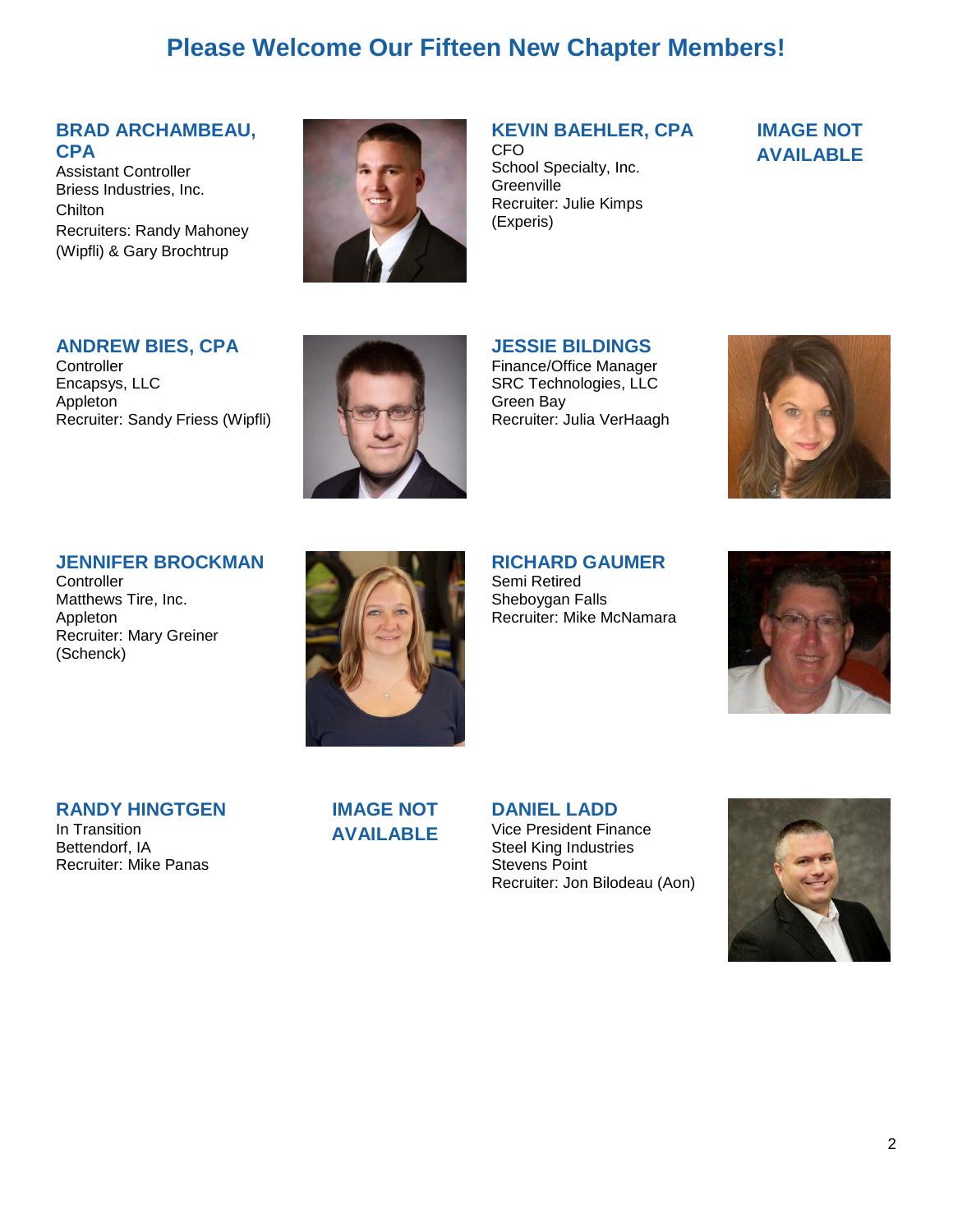#### **JOHN MANKE**

Financial Controller Ariens Company Brillion Recruiter: Pat Johnston



**TIM OLSON**

CFO Milk Source, LLC Kaukauna Recruiter: Amy Henselin (Grant Thornton)



#### **DANIEL SEIDEL**

Accounting Manager Plan Administrators, Inc. De Pere Recruiter: Joined online

# **IMAGE NOT AVAILABLE**

# **GREG SEIDL , CPA**

CFO VerHalen, Inc. Green Bay Recruiter: Dan Pichler (Wipfli)



### **GLEN STITELEY**

EVP & CFO Investors Community Bank Manitowoc Recruiters: Ken Zacharias (Schenck) & Dan Clark



### **ANNE THOME**

General Accounting Manager Sartori Company Plymouth Recruiter: Dan Weiss

# **IMAGE NOT AVAILABLE**

#### **JOSH THOME, CPA**

Accounting Manager U.S. Gain Division - U.S. Venture, Inc. Appleton Recruiter: John Gustavson